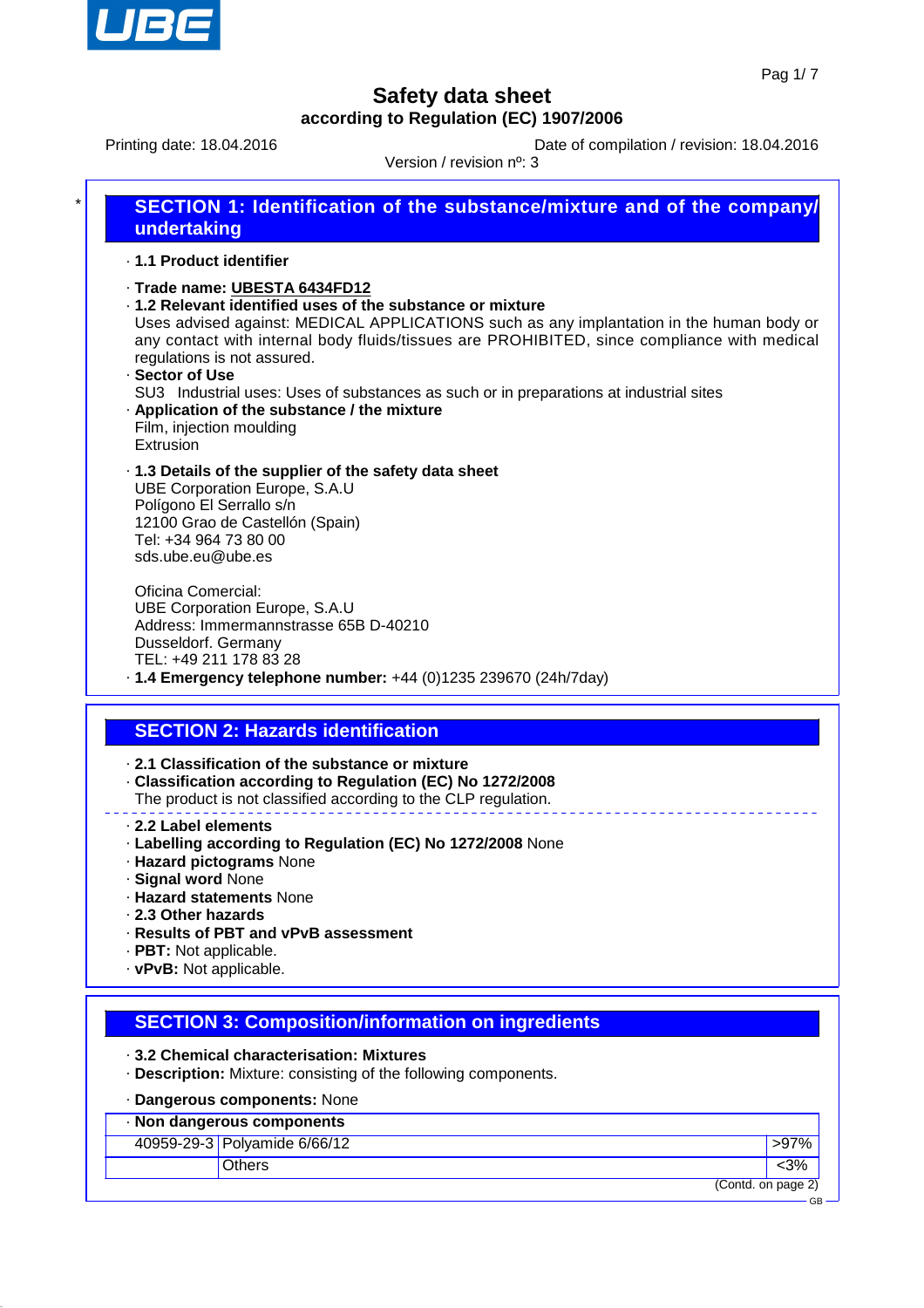

Printing date: 18.04.2016 **Date of compilation / revision: 18.04.2016** 

Version / revision nº: 3

**Trade name: UBESTA 6434FD12**

· **Additional information:** For the wording of the listed risk phrases refer to section 16.

### **SECTION 4: First aid measures**

· **4.1 Description of first aid measures** · **General information:** Immediately remove any clothing soiled by the product. Take affected persons out into the fresh air. Seek medical treatment. · **After inhalation:** If exposed to vapors from heating and molding material , remove to fresh air . If symptoms, coughing and discomfort in nose and throat remain, get medical attention. · **After skin contact:** Immediately wash with water and soap and rinse thoroughly. If redness, itching or burning sensation develops, get medical attention. After contact with the molten product, cool rapidly with cold water. Do not pull solidified product off the skin. Seek medical treatment. · **After eye contact:** Immediately flush exposed area with copious amounts of water for at least 15 minutes. If redness, itching or burning sensation develops, do not rub eyes and immediately get medical attention. · **After swallowing:** Rinse out mouth and then drink plenty of water. Do not induce vomiting; call for medical help immediately. · **4.2 Most important symptoms and effects, both acute and delayed** At molding state, expected to cause burns to skin. Irreversible dermatitis will occur if you do not wash affected skin immediately and thoroughly. · **4.3 Indication of any immediate medical attention and special treatment needed** No specific treatment information is available. Symptomatic treatment is advisable **SECTION 5: Firefighting measures** · **5.1 Extinguishing media** · **Suitable extinguishing agents: Water** Fire-extinguishing powder Carbon dioxide Use fire extinguishing methods suitable to surrounding conditions. · **For safety reasons unsuitable extinguishing agents:** Not known · **5.2 Special hazards arising from the substance or mixture** In case of fire, the following can be released: Carbon monoxide (CO) Carbon Dioxide (CO2) Under certain fire conditions, traces of other toxic gases cannot be excluded, e.g.: Hydrogen cyanide (HCN) Ammonia (NH3) · **5.3 Advice for firefighters** · **Protective equipment:** Firefighters should wear appropriate protective equipment Wear self-contained respiratory protective device.

(Contd. on page 3)

GB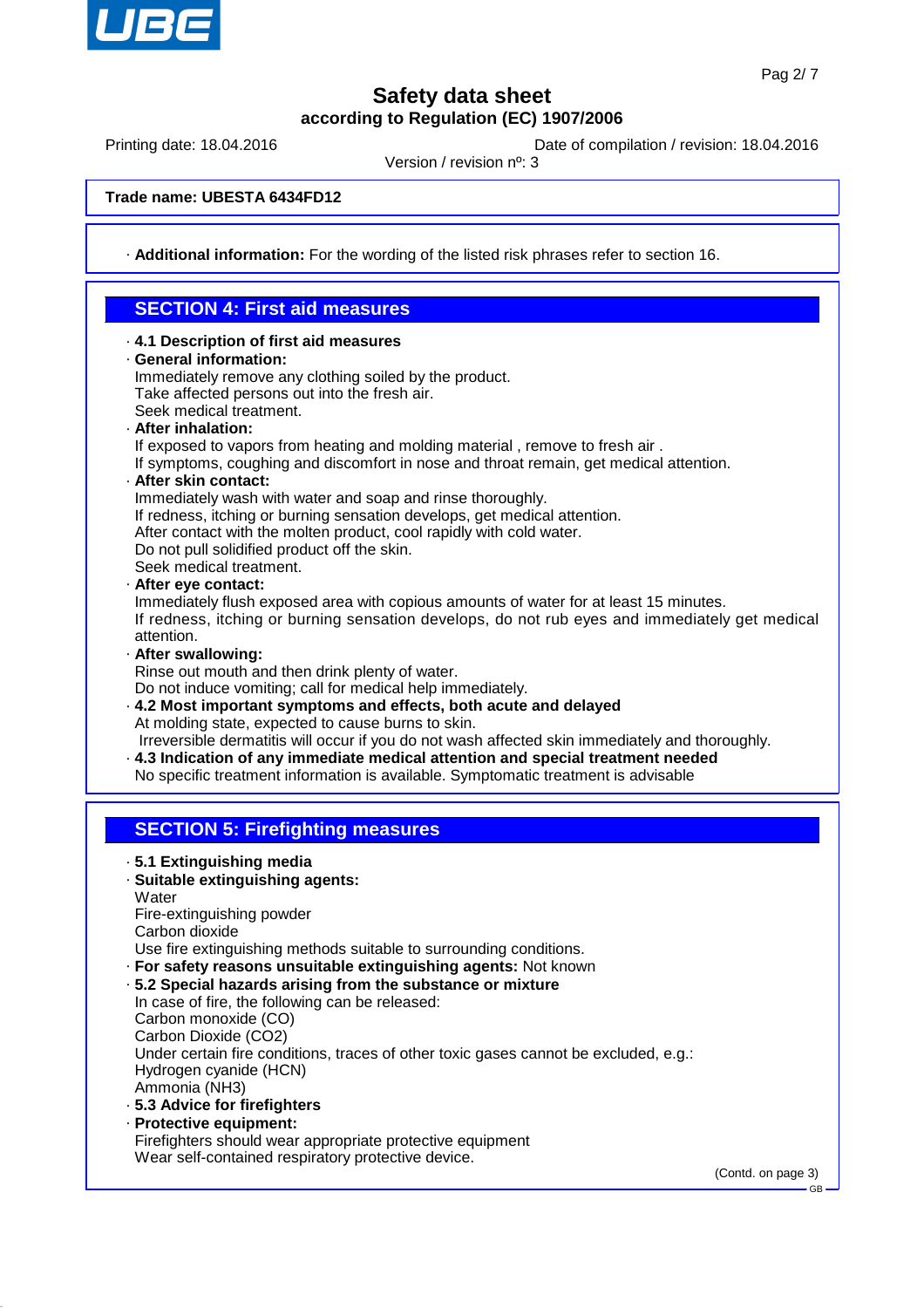

Printing date: 18.04.2016 **Date of compilation / revision: 18.04.2016** 

Version / revision nº: 3

**Trade name: UBESTA 6434FD12**

· **Additional information**

Cool endangered receptacles with water spray.

Collect contaminated fire fighting water separately. It must not enter the sewage system.

### **SECTION 6: Accidental release measures**

- · **6.1 Personal precautions, protective equipment and emergency procedures** Stop leak if you can do so without risk Remove combustible materials Ensure adequate ventilation Use personal protective equipment as indicated in paragraph 8 · **6.2 Environmental precautions:** Do not allow product to reach sewage system or any water course. Inform respective authorities in case of seepage into water course or sewage system. Do not allow to enter sewers/ surface or ground water. · **6.3 Methods and material for containment and cleaning up:** Sweep up to prevent slipping on polymer pellets Send for recovery or disposal in suitable receptacles. Dispose contaminated material as waste according to item 13. · **6.4 Reference to other sections**
- See Section 7 for information on safe handling. See Section 8 for information on personal protection equipment. See Section 13 for disposal information.

### **SECTION 7: Handling and storage**

· **7.1 Precautions for safe handling** Keep away from foodstuffs, beverages and feed. Immediately remove all soiled and contaminated clothing Wash hands before breaks and at the end of work. Do not eat, drink, smoke or sniff while working. molten state: Avoid skin contact with the liquefied material. Avoid breathing dust/fume/vapours. · **Information about fire - and explosion protection:** Protect against electrostatic charges. · **7.2 Conditions for safe storage, including any incompatibilities** · **Storage:** · **Requirements to be met by storerooms and receptacles:** Store in cool, dry conditions in well sealed receptacles. · **Information about storage in one common storage facility:** Not required. · **Further information about storage conditions:** Protect from heat and direct sunlight. · **7.3 Specific end use(s)** No further relevant information available. See item 1.2

### **SECTION 8: Exposure controls/personal protection**

· **Additional information about design of technical facilities:** Adequate ventilation should be maintained at handing. Additionally, local exhaust ventilation recommended at molding process.

(Contd. on page 4)

GB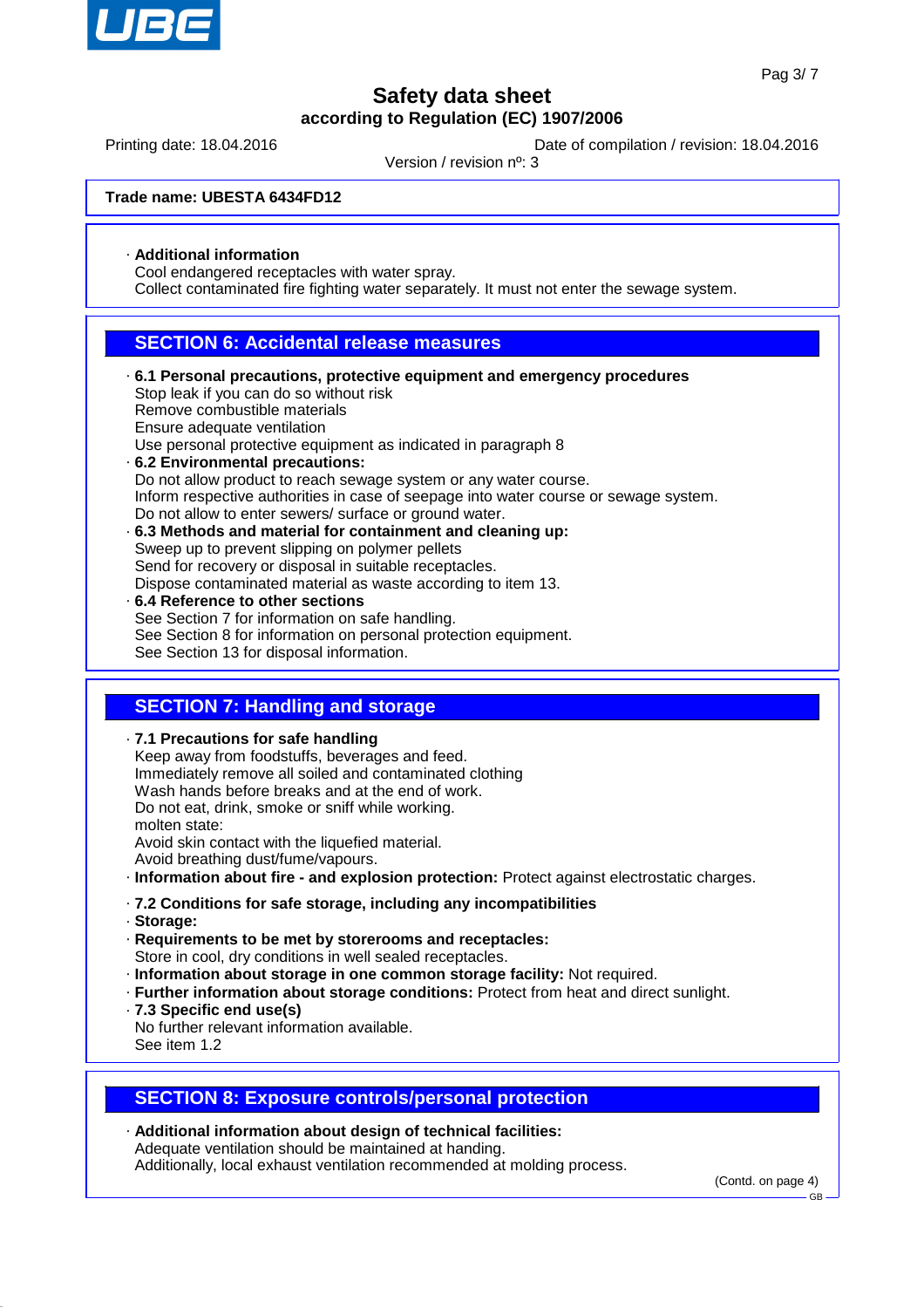

Printing date: 18.04.2016 **Date of compilation / revision: 18.04.2016** 

Version / revision nº: 3

**Trade name: UBESTA 6434FD12**

· **8.1 Control parameters** · **Ingredients with limit values that require monitoring at the workplace:** The product does not contain any relevant quantities of materials with critical values that have to be monitored at the workplace. · **DNEL (workers)** Not available · **DNEL (general population)** Not available · **Additional information:** The lists valid during the making were used as basis. · **8.2 Exposure controls** · **Personal protective equipment:** · **General protective and hygienic measures:** Wash hands before breaks and at the end of work. In accordance with Directive 89/686/EEC on personal protective equipment · **Respiratory protection:** Melted state: Wear a respirator conforming to EN140 at least with Type A filter. · **Protection of hands:** Protective gloves Melted state: · **Material of gloves** Heat protection gloves · **Eye protection:** Safety glasses Safety goggles should be worn. At treating hot polymer or molding, face shield should be recommended · **Skin and body protection:** Protective work clothing · **Limitation and supervision of exposure into the environment** Prevent the material from spreading into the environment. **SECTION 9: Physical and chemical properties** · **9.1 Information on basic physical and chemical properties** · **General Information** · **Appearance: Form:** Pellets **Colour:** Natural

| · Odour:<br>Odour threshold:                                                                      | Light<br>Not applicable                                    |
|---------------------------------------------------------------------------------------------------|------------------------------------------------------------|
| · pH-value:                                                                                       | Not applicable.                                            |
| Change in condition<br><b>Melting point/Melting range:</b><br><b>Boiling point/Boiling range:</b> | Not determined for mixture.<br>Not determined for mixture. |
| · Flash point:                                                                                    | Not applicable.                                            |

(Contd. on page 5)

GB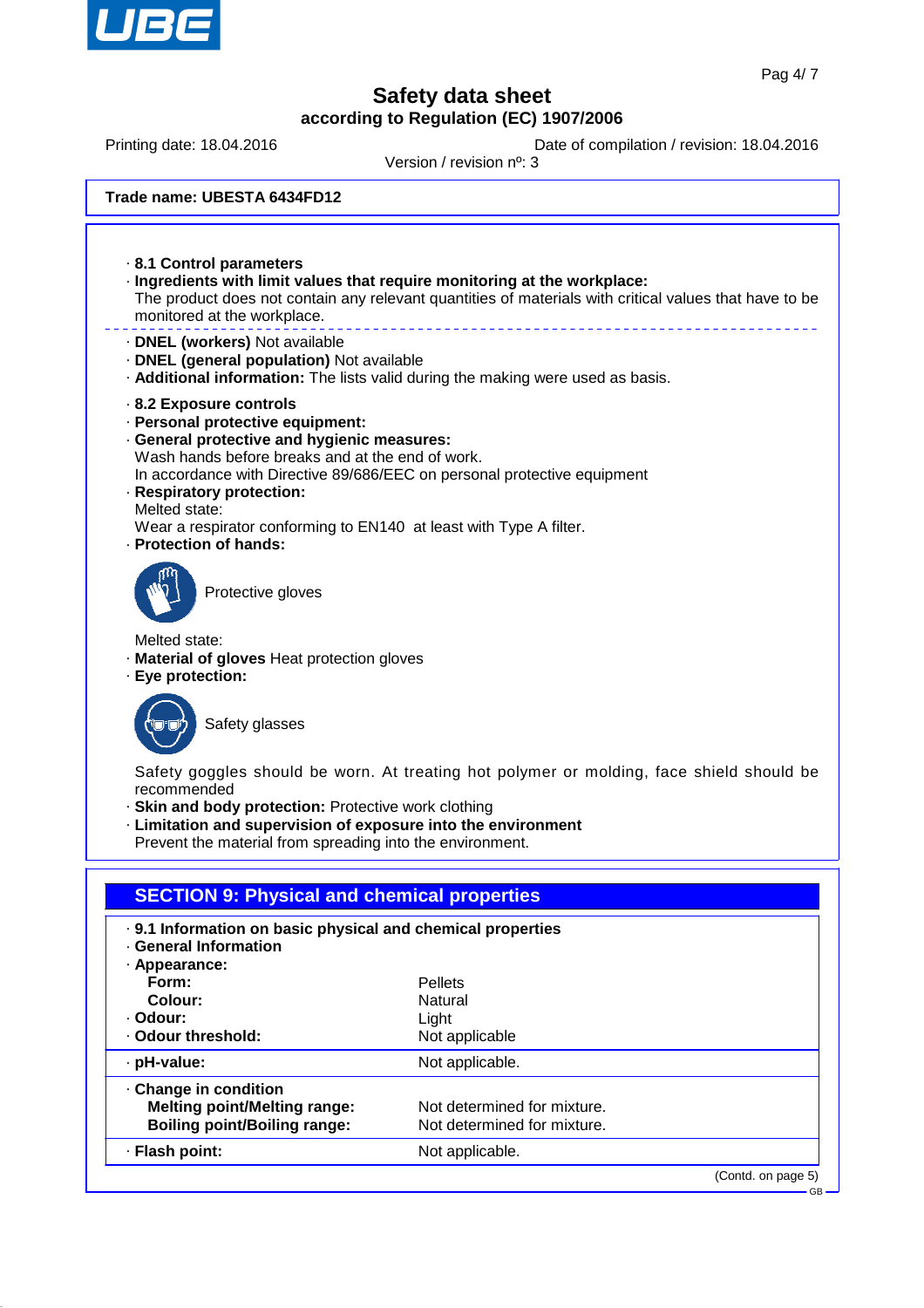

Printing date: 18.04.2016 **Date of compilation / revision: 18.04.2016** 

Version / revision nº: 3

**Trade name: UBESTA 6434FD12**

| · Flammability (solid, gaseous):                                       | Not determined for mixture.                                                                                   |  |  |
|------------------------------------------------------------------------|---------------------------------------------------------------------------------------------------------------|--|--|
| · Ignition temperature                                                 |                                                                                                               |  |  |
| <b>Decomposition temperature:</b>                                      | Not determined for mixture.                                                                                   |  |  |
| · Self-igniting:                                                       | Not determined for mixture.                                                                                   |  |  |
| Danger of explosion:                                                   | Not determined for mixture.                                                                                   |  |  |
| · Explosion limits:<br>Lower:<br>Upper:<br>Oxidising properties        | Not determined<br>Not determined.<br>No oxidising properties                                                  |  |  |
| · Vapour pressure:                                                     | Not applicable because it is a solid mixture                                                                  |  |  |
| · Density:<br>· Vapour density<br><b>Evaporation rate</b>              | Not determined.<br>Not applicable.<br>Not applicable because it is a solid mixture                            |  |  |
| · Solubility in / Miscibility with<br>water:                           | Insoluble.                                                                                                    |  |  |
| · Partition coefficient (n-octanol/water): Not determined for mixture. |                                                                                                               |  |  |
| · Viscosity:<br>Dynamic:<br>Kinematic:<br>. 9.2 Other information      | Not applicable.<br>Not applicable because it is a solid mixture<br>No further relevant information available. |  |  |

### **SECTION 10: Stability and reactivity**

· **10.1 Reactivity**

Dangerous reactions are not expected handling the product according to its intended use.

- · **10.2 Chemical stability** The product is stable if stored and handled as prescribed/indicated
- · **Thermal decomposition / conditions to be avoided:**
- Stable at environment temperature.
- No decomposition if used and stored according to specifications.
- · **10.3 Possibility of hazardous reactions** No dangerous reactions known.
- · **10.4 Conditions to avoid**

Avoid heat, flames, sparks and other sources of ignition.

- Avoid high temperature
- · **10.5 Incompatible materials:** Oxidizing agents, acids, bases and reactive agents.
- · **10.6 Hazardous decomposition products:**
- Carbon monoxide
- Carbon dioxide

Hydrogen cyanide (prussic acid) Ammonia

**SECTION 11: Toxicological information**

· **11.1 Information on toxicological effects**

· **Acute toxicity** Based on available data, the classification criteria are not met.

(Contd. on page 6)

GB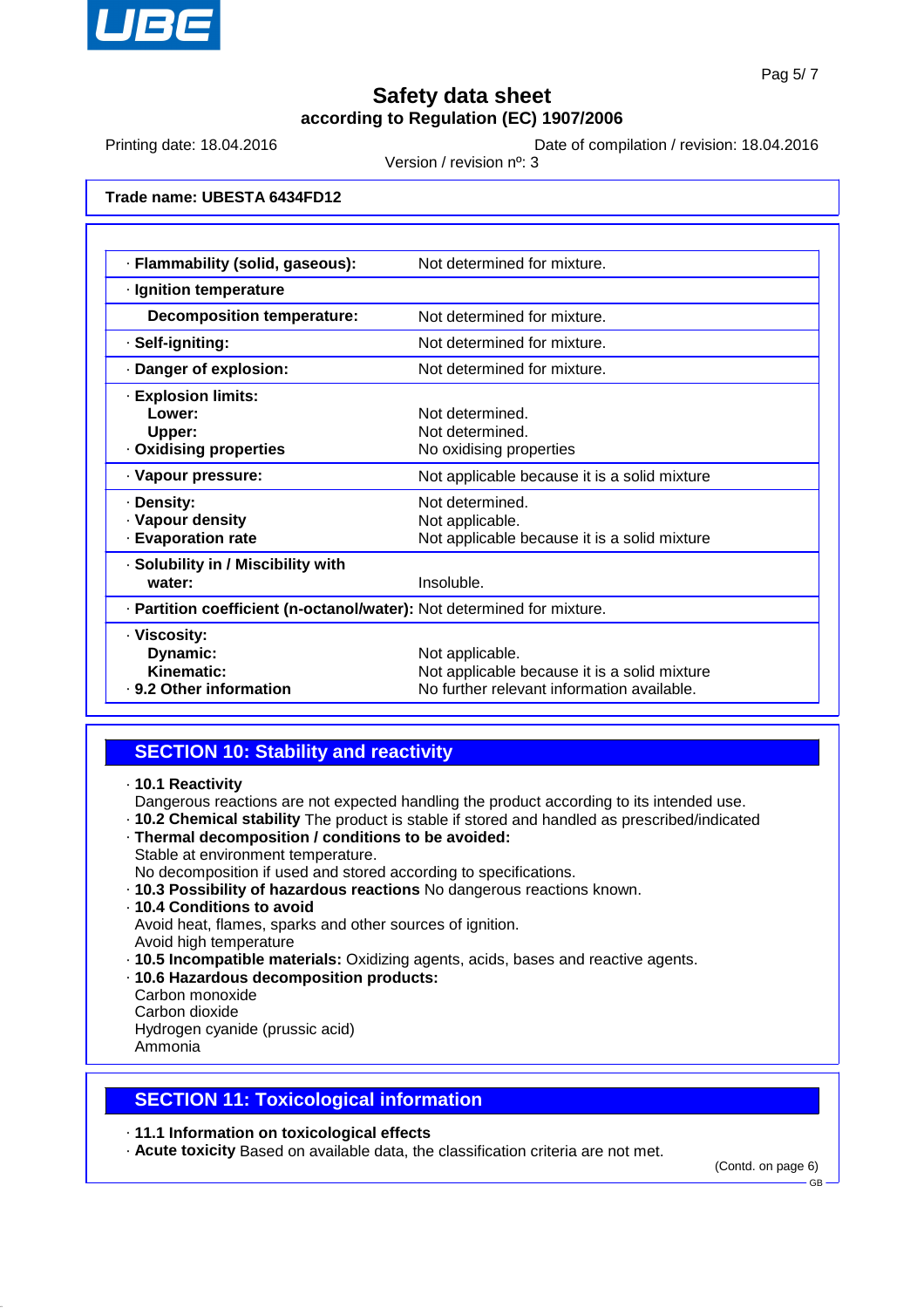

Printing date: 18.04.2016 **Date of compilation / revision: 18.04.2016** 

Version / revision nº: 3

**Trade name: UBESTA 6434FD12**

- · **Primary irritant effect:**
- · **Skin corrosion/irritation** Based on available data, the classification criteria are not met.
- · **Serious eye damage/irritation** Based on available data, the classification criteria are not met.
- · **Respiratory or skin sensitisation** Based on available data, the classification criteria are not met.
- · **Other information (about experimental toxicology):**
- Aspiration hazard: No further relevant information available.
- · **Acute effects (acute toxicity, irritation and corrosivity)**
- STOT-single exposure: Not available
- No further relevant information available.
- · **CMR effects (carcinogenity, mutagenicity and toxicity for reproduction)**
- · **Germ cell mutagenicity** Based on available data, the classification criteria are not met.
- · **Carcinogenicity** Based on available data, the classification criteria are not met.
- · **Reproductive toxicity** Based on available data, the classification criteria are not met.
- · **STOT-single exposure** Based on available data, the classification criteria are not met.
- · **STOT-repeated exposure** Based on available data, the classification criteria are not met.
- · **Aspiration hazard** Based on available data, the classification criteria are not met.

#### **SECTION 12: Ecological information**

- · **12.1 Toxicity**
- · **Aquatic toxicity:** No further relevant information available.
- · **12.2 Persistence and degradability** Not determined for mixture.
- · **12.3 Bioaccumulative potential** No further relevant information available.
- · **12.4 Mobility in soil** No further relevant information available.
- · **12.5 Results of PBT and vPvB assessment**
- · **PBT:** Not applicable.
- · **vPvB:** Not applicable.
- · **12.6 Other adverse effects** No further relevant information available.

#### **SECTION 13: Disposal considerations**

#### · **13.1 Waste treatment methods**

· **Recommendation**

Chemical residues generally count as special waste

Disposal must be made according to official regulations.

Must not be disposed together with household garbage. Do not allow product to reach sewage system.

- · **Uncleaned packaging:**
- · **Recommendation:**

Packaging may contain residues of the product and should be treated accordingly.

| <b>SECTION 14: Transport information</b> |      |                    |
|------------------------------------------|------|--------------------|
| . 14.1 UN-Number                         |      |                    |
| · ADR, ADN, IMDG, IATA                   | None |                    |
| · 14.2 UN proper shipping name           |      |                    |
| $·$ ADR                                  | None |                    |
| · ADN, IMDG, IATA                        | None |                    |
|                                          |      | (Contd. on page 7) |
|                                          |      |                    |